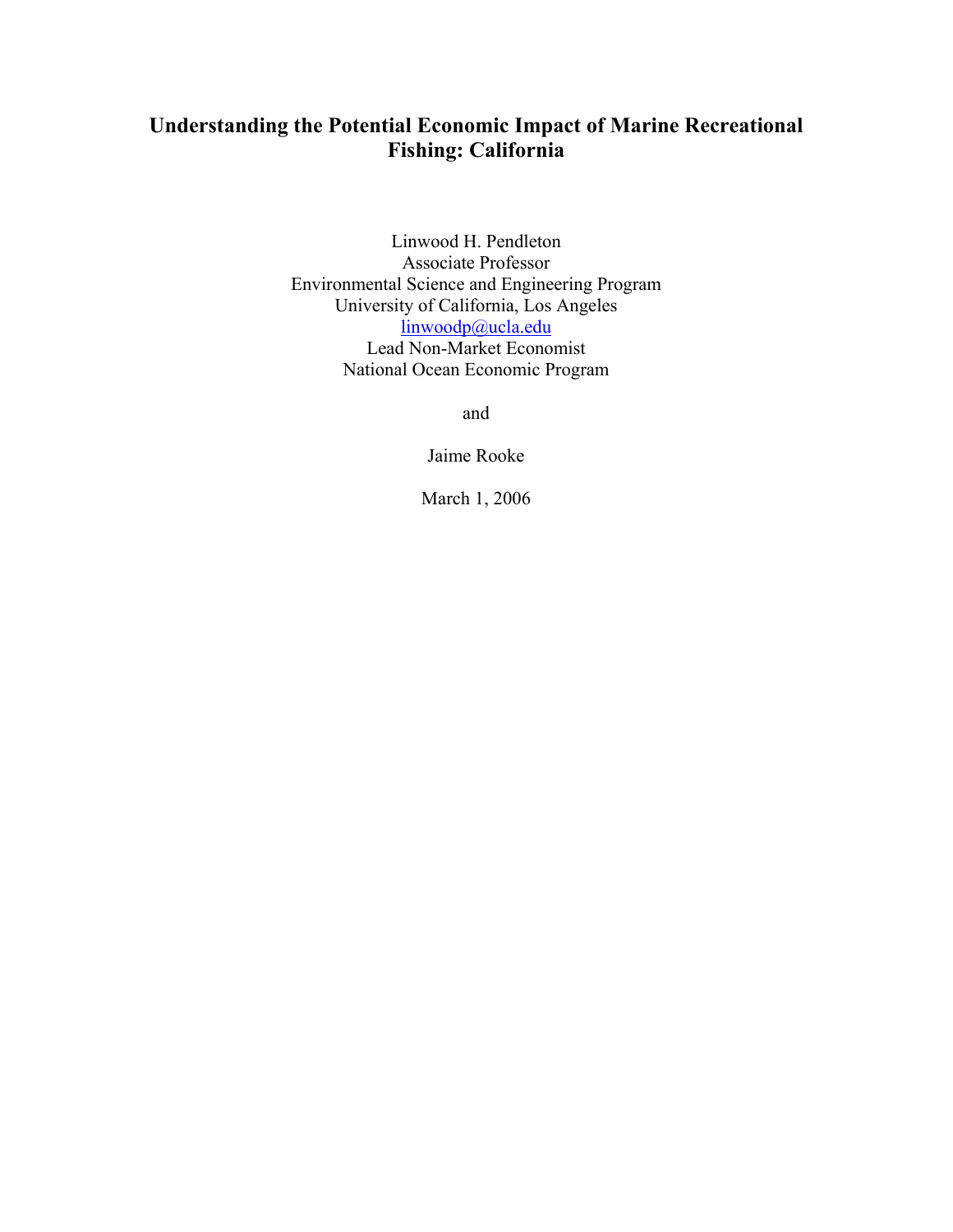# **I. INTRODUCTION**

The California Marine Life Protection Act requires that the Department of Fish and Game, working with local stakeholders, develop a series of marine protected areas along the coast of California. One goal of this initiative is to "improve recreational, educational and study opportunities provided by marine ecosystems." A second goal of the Act states that marine protected areas ought to be designed "To help sustain, conserve, and protect marine life populations, including those of ECONOMIC VALUE…" Identifying marine life populations with substantial economic value is not always straightforward. Commercially valuable fish populations are often easily and readily identified as having "economic value" because economic data on commercial fishing already is collected by state and federal agencies. Increasingly, though, more attention has been given to the recreational use value of marine resources; recreational fishing, diving, and wildlife viewing are among many coastal and marine recreational activities that contribute significantly to local and regional economic wellbeing. The question of just "how valuable these uses are" remains largely unanswered. Nevertheless, a large and growing literature is available that can provide insight into the potential economic value of marine and coastal recreation. Bibliographic databases and information networks like the National Ocean Economics Program's "Non-market Literature Portal" (www.oceaneconomics.org) and the National Oceanic and Atmospheric Administration's Marine Economics website (www.marineeconomics.noaa.gov) now make it possible for researchers to quickly locate relevant studies from the literature. In the paper that follows, we review the literature to provide an overview of the economic impact of one important recreational use of marine resources– marine recreational fishing. We also provide a discussion of the potential economic impacts of these resources in California.

# **II. The Importance of Fishing**

 $\overline{a}$ 

In 1999 and 2000, more than 43% of all Americans participated in some form of marine recreation<sup>1</sup>. Americans flock to beaches and shores to swim, fish, boat, and view the natural scenery (see Table 1). While the proportion of the population that participates in marine

<sup>&</sup>lt;sup>1</sup> Estimates are based on a national survey of outdoor recreation known as the National Survey on Recreation and the Environment (Leeworthy and Wiley 2001)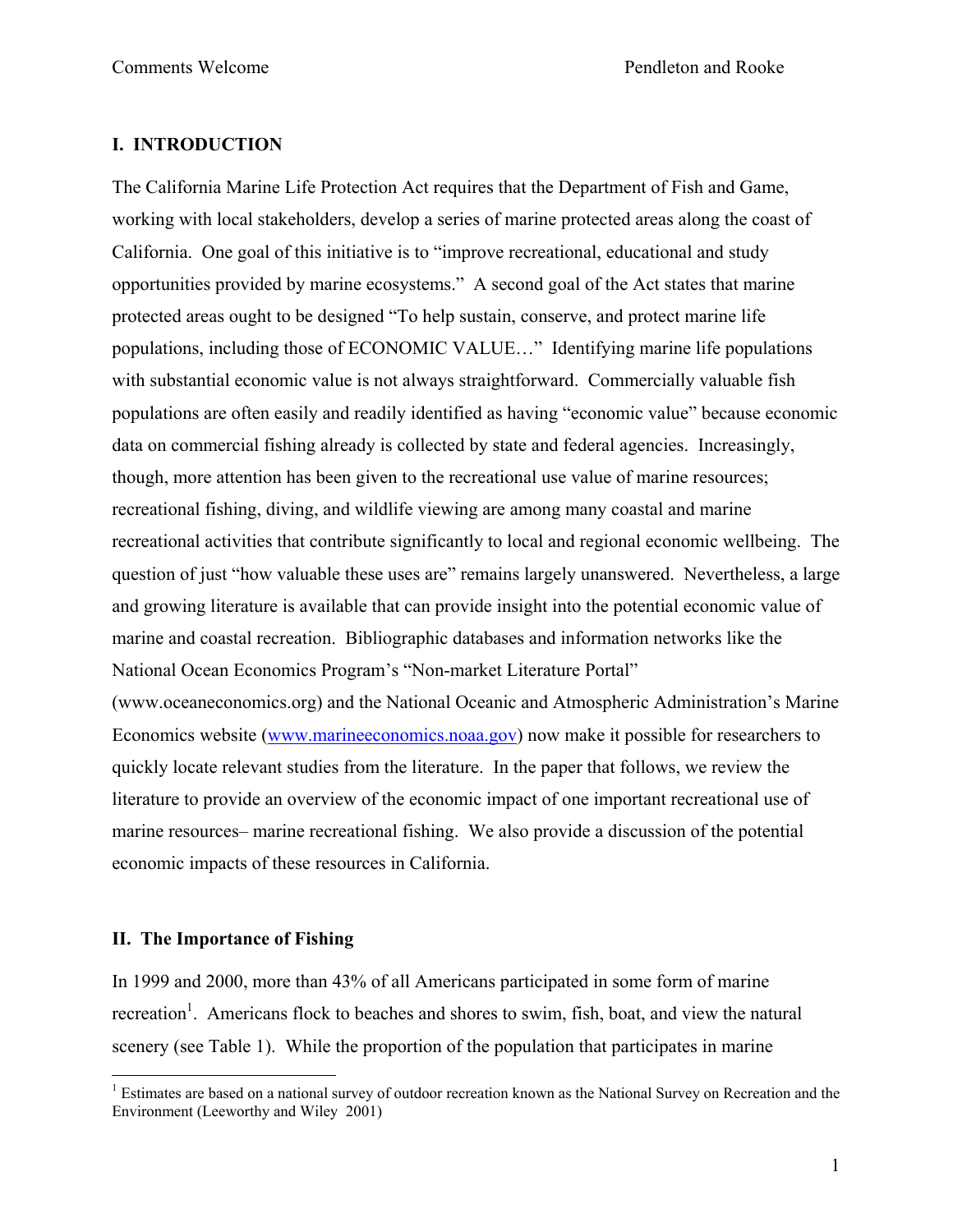recreation is expected to decline over the coming decade, population growth in the coastal zone is expected to offset this trend. Overall, the total number of people participating in all forms of marine recreation is expected to increase with the largest increases expected for beach going activities (Leeworthy et al. 2005). California ranks second only to Florida in the number of participants in coastal recreation (17.6 million participants). While California also ranks second to Florida in the percent of its population that participates in marine recreation (10.7% for Florida, 8.7 % for California), its large population places California first in the Nation in the number of residents that participate in marine recreation annually (12.2 million).

Fishing represents a large portion of marine recreation in the United States. Saltwater fishing alone draws nearly 21.3 million participants nation wide which accounts for 10.3 percent of the population age 16 or older (Leeworthy, 2001). Saltwater fishing ranked third most popular activity in marine recreation in the United States (Leeworthy, 2001). Although the forecast estimates provided by Leeworthy et al. (2005) project that the percent of the population participating in fishing will decrease through the year 2010, a larger population will offset this drop in percentage, thus causing the number of saltwater fishing participants to rise. Saltwater fishing is expected to attract over 24 million participants by 2010. California ranks second in the nation in terms of participation in saltwater fishing with more than 2.7 million participants, falling only behind Florida. Texas is ranked third with more than 1 million fewer saltwater fishing participants than in California (Leeworthy, 2001).

# **III. THE ECONOMIC CONTRIBUTION OF MARINE RECREATIONAL FISHING**

Recreational fishing in coastal and marine waters generates value for participants and the local businesses that support these activities. The quantification of the economic impacts associated with recreational fishing is complicated by the fact that these activities generate both market and non-market impacts. The market impact of marine recreational fishing usually is assessed by examining how much money anglers contribute to the local economy through spending related to access, equipment, and goods and services (e.g. ice and bait). Commonly, the focus of market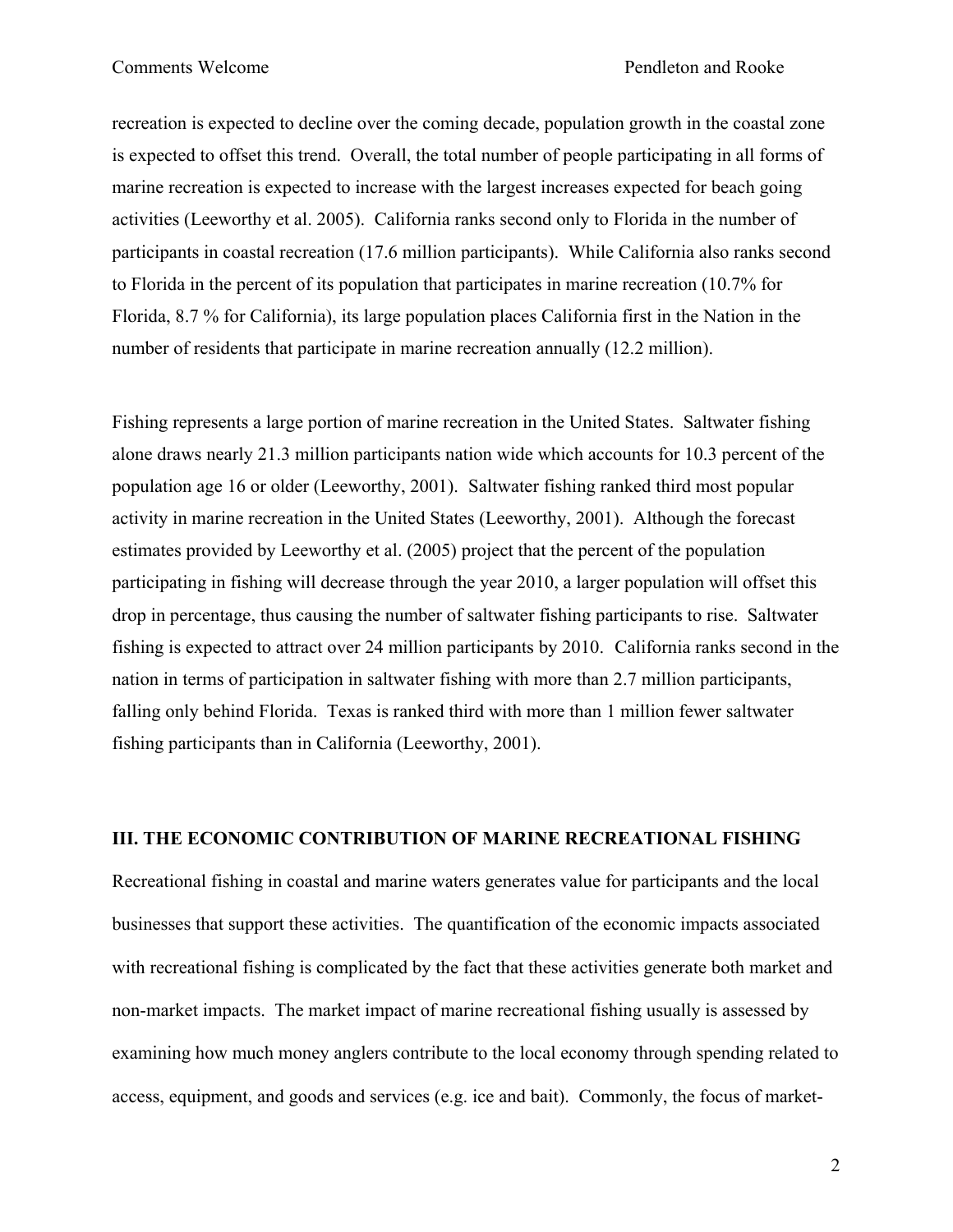based studies is on gross expenditures with fewer studies focusing on profits or taxes. While gross expenditures do not represent net benefits to the economy, gross expenditures do capture the magnitude of importance that recreational fishing expenditures have in the overall local economy. Further, gross expenditures represent the base upon which tax revenues can be generated.

The non-market value of recreational fishing is more difficult to determine. Non-market values represent the value anglers place on the marine resources they use, beyond what they have to pay to access these resources. Non-market values are often associated with outdoor recreational resources, including recreational fishing sites, and have been shown to generate substantial economic value beyond the expenditures generated by these resources. These non-market values represent the net economic value to the angler of fishing opportunities; these values capture the added economic well-being that anglers enjoy as a result of access to areas with high quality fishing. At a minimum, funds raised directly from anglers to protect marine resources reflect a lower bound for these non-market values. These funds are only a lower bound, however, because most marine recreational fishing sites are open access public resources; many anglers could "free ride" on the conservation efforts of others.

In the literature, two primary methods are used to estimate the non-market value of recreational fishing. Travel cost methods are used to estimate the trade-offs anglers make between travel costs (time and out of pocket expenses) and recreational fishing opportunities. (Travel cost methods include single and multiple site travel cost models and a variety of site choice models including random utility models.) Travel cost methods use real angler behavior to estimate the

3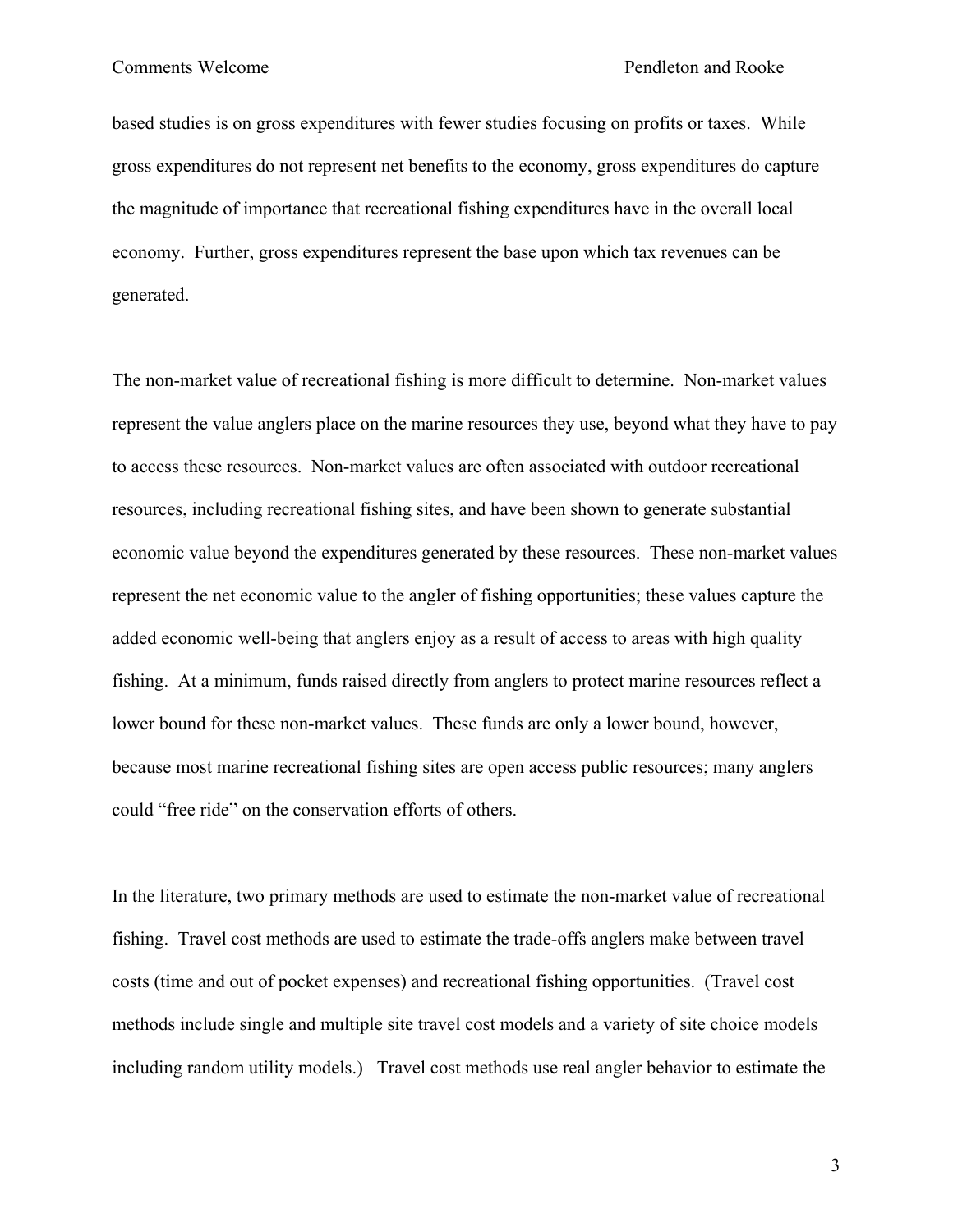non-market value of recreational fishing (the value anglers place on a recreational fishing trip beyond what they have to pay), but because the method requires considerable variation in the travel costs faced by anglers, the method works best when applied to non-resident anglers (those living outside the immediate area). When travel cost methods are inappropriate, authors have used contingent methods to estimate values for fishing although the application of this method to fishing is much less frequent than travel cost based methods.

Below we summarize studies that provide estimates of both market values (expenditures) and non-market values associated with recreational fishing in the United States, with a special focus on fishing in California. Because the goal of this paper is to provide values that may be similar to values for fishing in California, we limit our review to studies of fishing in the continental United States and Hawaii. It is important for the reader to note that the methods for finding these market and non-market values often differ between studies. In the following we provide these estimates (all converted to US\$ in 2005, all figures greater than \$10 are rounded to the nearest dollar) with brief explanations of the basic methods. Further, when possible, we break down the value estimates based on the value per visitor per day. By doing so, we hope the reader will be able to better compare these results across studies and also understand how these values may compare to the values that are generated by fishing in California.

### **THE MARKET IMPACT OF RECREATIONAL FISHING**

Gross expenditures by fishers generate net revenues for local firms and businesses. We are unaware, however, of any cost and earnings analysis of recreational fishing. As a result, we are unable to provide good estimates of the net economic market value of recreational fishing. The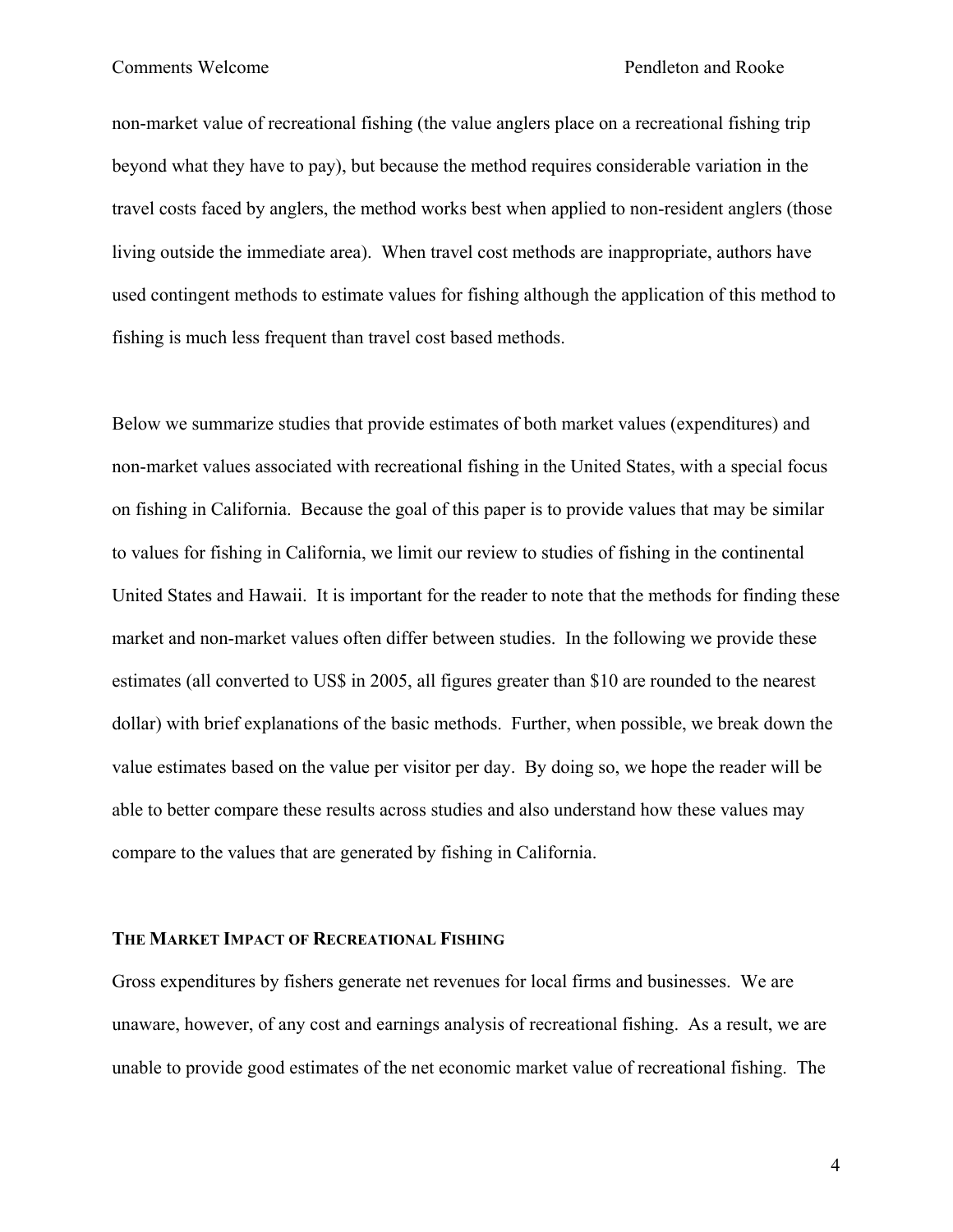literature, however, does provide numerous estimates of the gross economic value of expenditures made by recreational anglers. Expenditures by fishers support jobs and wages for charter captains and crews, employees at local hotels and eateries, and numerous other ancillary services. Using ratios derived from the United States Economic Census, analysts have estimated the taxes, wages, and jobs supported by recreational fishing (see for instance Leeworthy and Wiley 2002). In this section, we review the literature to find estimates of expenditures by marine recreational anglers in the United States with a focus on California. To help the reader better use these values to understand the economic impact of recreational fishing in California, we provide estimates in terms of 2005 dollars per person per day when possible (otherwise we provide estimates in terms of 2005 dollars per trip).

The literature contains estimates of daily expenditures made by anglers in Alaska, the Gulf Coast, select states on the East Coast, and California. Table 2 summarizes recreational fishing expenditures in California, and Table 4 provides expenditures for locations outside California.

Expenditures on fishing in California range from \$21 to \$564 per day. Daily expenditures (Table 2) tend to be higher for non-resident fishers than for resident fishers and higher for fishers using a party or charter boat than for those using private boats. The literature shows that daily expenditures for fishers using a party or charter boat range from \$94 to \$564 in Southern California, but fishers using private boats only spend from \$21 to \$251 in Southern California. Results provided by Gentner et al (2001) show that daily expenditures for resident fishers range from \$21 in Southern California to \$128 in Northern California. Daily expenditures for nonresident fishers range from \$143 in Northern California to \$564 in Southern California.

The same pattern of fishing-related expenditures is found for sites outside of California (Table 4). Daily fishing expenditures for residents range from \$44 in Washington to \$250 in Alaska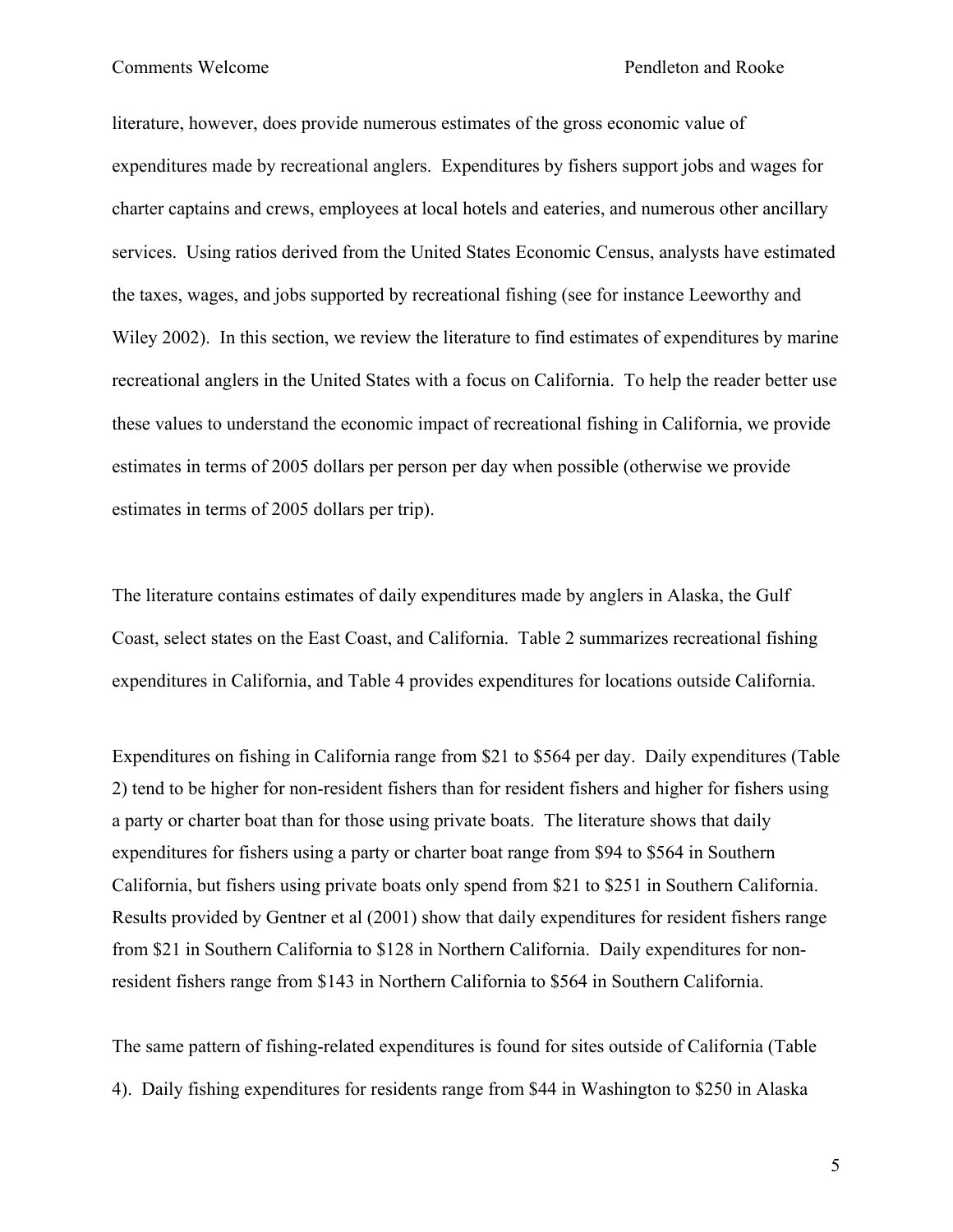whereas daily fishing expenditures for non-residents range from \$116 in Oregon to \$359 in Alaska.

Based on the 2000 participation estimates from Leeworthy and Wiley (2001) and an estimated value range of \$75 to \$200 per participant per day (from the estimates given in tables 2 and 4), the annual expenditures associated with recreational fishing in California ranged from \$205 million to \$545 million in the year 2000. The number of people participating in coastal activities is expected to increase from the year 2005 to the year 2010 (Leeworthy et al. 2005). As the number of participants increases, so does the value of the activity. Leeworthy et al. (2005) estimates the nationwide participation change from the year 2000 to the years 2005 and 2010. These figures indicate that in the span of ten years, the nation will see an increase in fishing participation of 12%. Based on these national estimates, the expenditures associated with marine recreational fishing in California could increase to between \$230 million and \$610 million annually by 2010.

## **THE NON-MARKET VALUE OF MARINE RECREATIONAL FISHING**

Recreational fishing also generates direct economic benefits to anglers, beyond the costs associated with fishing. These non-market values reflect the net benefit of coastal and marine fishing resources to anglers. Changes in these non-market values, for better or for worse, reflect changes in the net economic value of the resource. Changes in value could result from changes in access to fishing sites, changes in catch per unit effort at sites, or changes in interactions with other users at fishing sites (including congestion and conflicts with other users). In this section, we review the literature to summarize estimates of the non-market values of marine recreational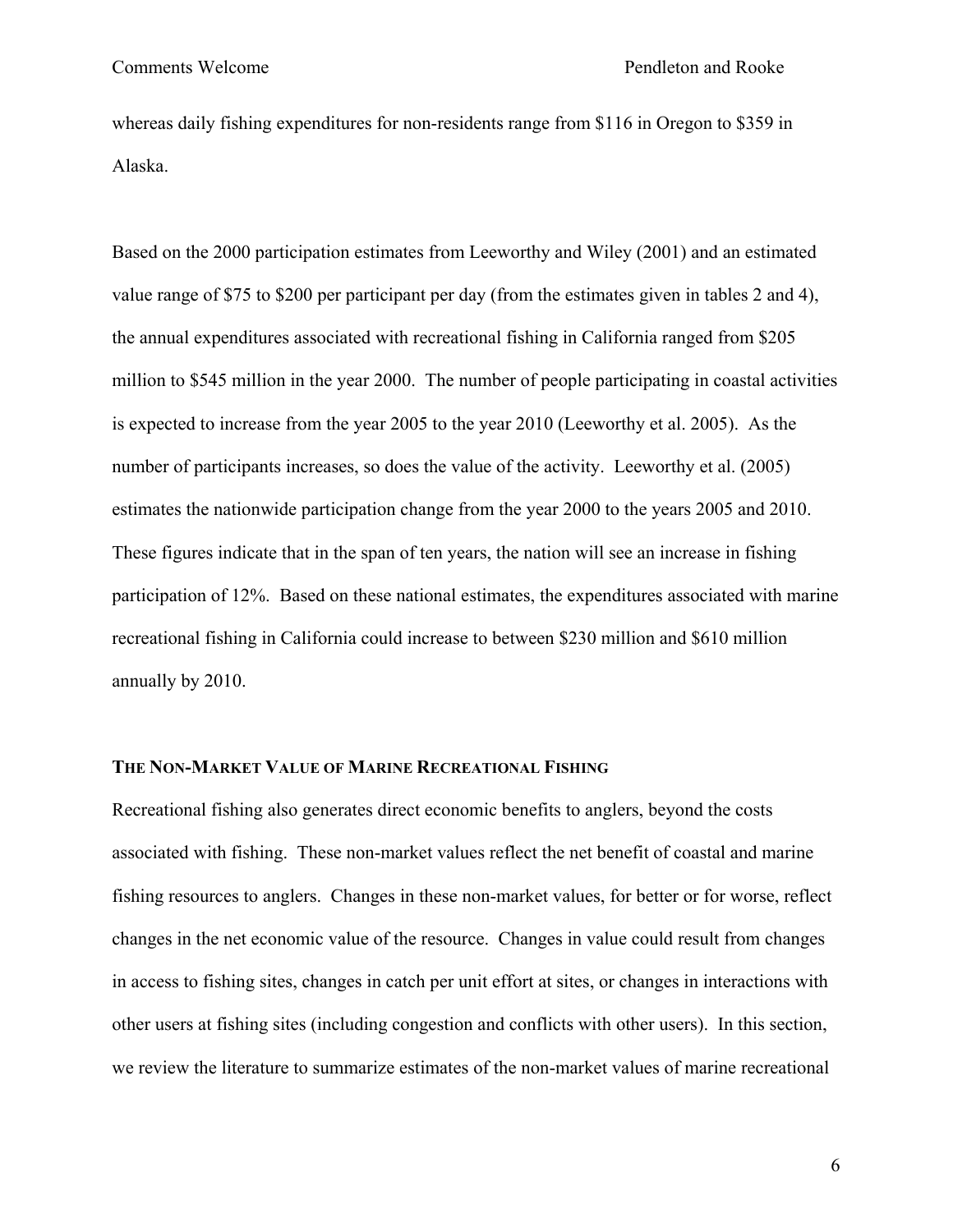$\overline{a}$ 

fishing in the United States. As before, we present our findings in two tables: Table 3 provides estimates from the literature for California, Table 5 provides estimates for locations outside of California.<sup>2</sup>

Estimates of the non-market values for a recreational day of fishing in California range from \$15 to \$97 per day, or from \$34 to \$536 per trip. Non-market values (Table 3) tend to be higher for anglers using a party or charter boat than for those using private boats. Estimates provided by Wegge et al. (1986) show that the non-market value of a day of fishing for fishers using a party or charter boat ranges from \$24 to \$97 in Southern California, but fishers using private boats have a daily non-market value ranging only from \$15 to \$59 in Southern California. Nationally, non-market values for marine recreational fishing are similar with values ranging from \$17 per day in Delaware to \$146 per person day in Alaska.

Based on the 2000 participation estimates (20.3 million person days) from Leeworthy and Wiley (2001) and an estimated value range of \$15 to \$90 per person day, the annual value of recreational fishing in California likely ranged from \$305 million to 1.83 billion in the year 2000. The annual non-market value of marine recreational fishing will likely increase as participation in recreational fishing increases, much like the previously discussed market value. Leeworthy et al*.* (2005) estimates the nation wide participation change from the year 2000 to the years 2005 and 2010. These figures indicate that in the span of ten years, the nation will see an increase in recreational fishing activity of 12%. Based on these national estimates, the non-

 $2^2$  Table 5 is divided into two parts: estimates from original research and estimates from secondary data sources that cite value estimates from other papers. Secondary estimates come from databases where value estimates are given, but we were not able to locate the original research.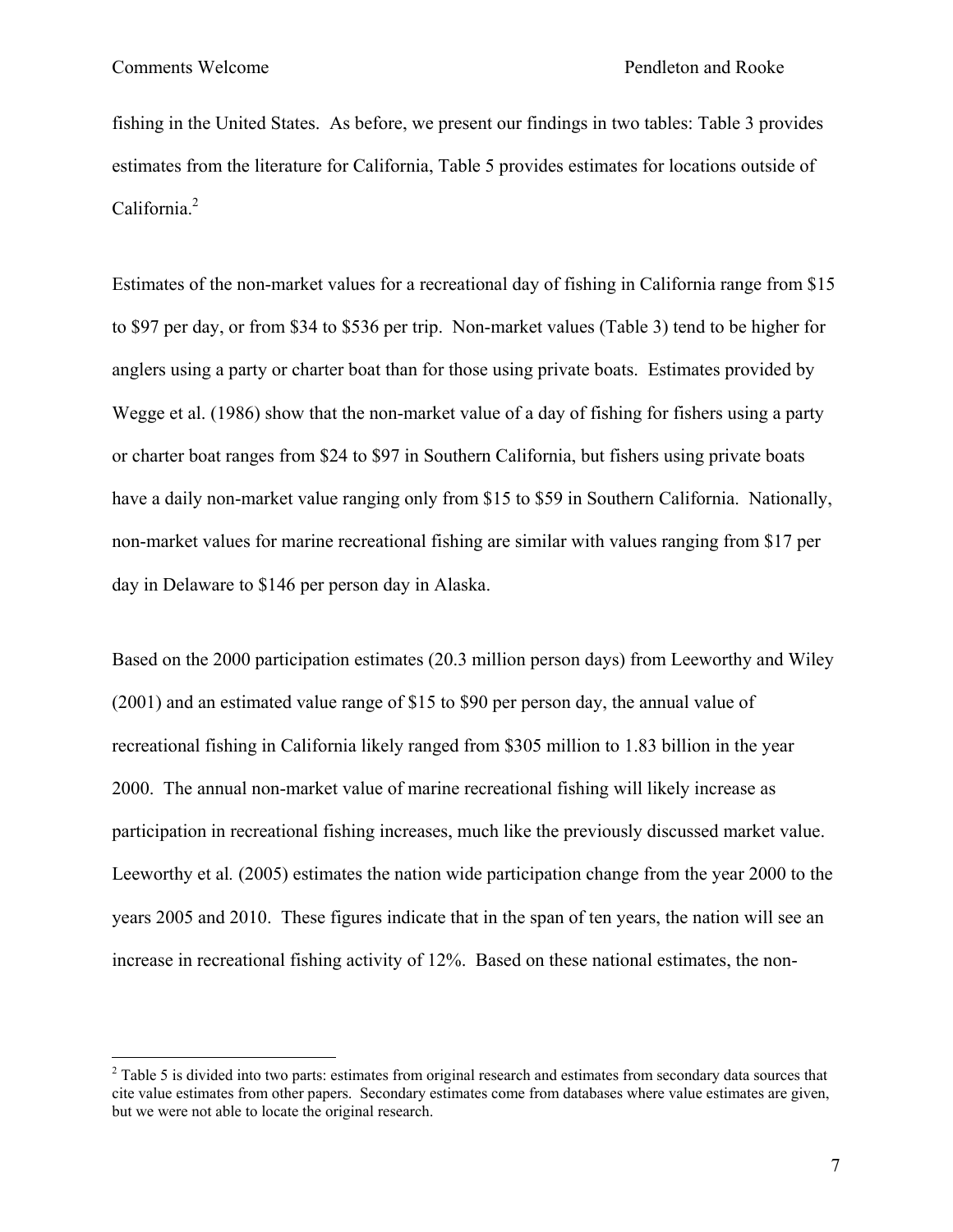market value of marine recreational fishing in California could increase to \$342 million to over \$2 billion annually by the year 2010.

## **IV. DISCUSSION**

Marine protected areas are designed to protect marine wildlife in a way that meets important social goals. The California Marine Life Protection Act directs the Department of Fish and Game to protect wildlife and habitats while directly considering the economic and recreational impacts of protection. In this brief paper, we highlight the range of values that have been estimated for marine recreational fishing in the United States. Fishing is the third most popular water-based recreation activity in the United States after beach going and swimming and the fourth most popular coastal activity in California (Leeworthy 2001). Not surprisingly, marine recreational fishing contributes substantially to local economies both in direct revenues (and the jobs these revenues support) and in the overall economic wellbeing of coastal users. Marine recreational fishing also represents important economic resources for individual states like California. We estimate that marine recreational fishing in California, statewide, probably generates on the order of \$205 million to \$545 million in expenditures related to fishing trips. Note these estimates are significantly less than those of the American Sportfishing Association (ASA). The ASA includes in its estimates expenditures on items that are not directly related to fishing trips, but are related to fishing generally (e.g. magazine subscriptions and vehicles). Marine recreational fishing also generates non-market benefits for the many anglers along the California coast. Even though the per person per day non-market value of marine fishing is similar to that of SCUBA diving, and somewhat higher than wildlife viewing, the large number of marine anglers and their high avidity result in very high overall non-market values for marine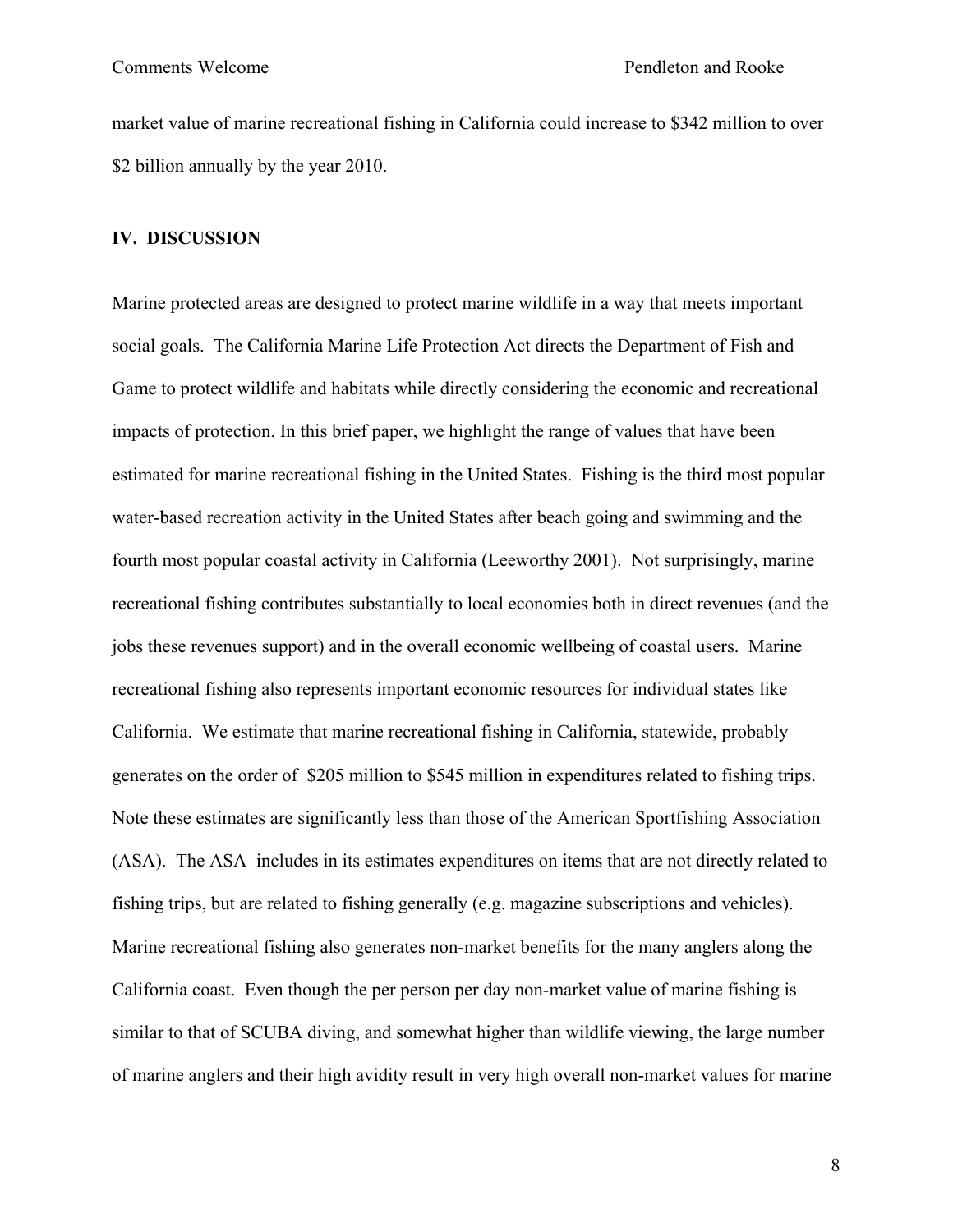recreational fishing in California. We estimate the non-market use value for California anglers at

between \$304 million and \$1.83 billion. As the population of California and the nation grows,

so too will the number of people participating in recreational fishing. Leeworthy et al. (2005)

estimate that participation in marine recreational fishing nationwide should increase by 12% in

year 2010 from 2000 levels. As other sectors of the coastal economy continue to decline in value

along the California coast (e.g. commercial fishing and marine construction), the importance of

recreational activities like recreational fishing will continue to grow.

# **V. References**

Bell, F.W. 1997. The Economic Valuation of Saltwater Marsh Supporting Marine Recreational Fishing in the Southeastern United

States, Ecological Economics, Volume 21, Issue 3, June 1997, pp. 243-254.

- Bell, F.W., P.E. Sorensen, and V.R. Leeworthy. 1982. The Economic Impact and Valuation of Saltwater Recreational Fisheries in Florida. Florida Sea Grant College, Sea Grant Project No. R/FR-16. 1982.
- Bishop, R.C., K. Boyle, B. Johnson, and S. Milliman. 1990. Benefit-cost Analysis of Fishery Rehabilitation Projects: A Great Lakes Case Study. Ocean and Shoreline Management, Volume 13, Issues 3-4, 1990, pp. 253-274.
- Cameron, T.A 1988. Using the Basic 'Auto-validation' Model to Assess the Effect of Environmental Quality on Texas Recreational Fishing Demand: Welfare Estimates. Working Paper, Department of Economics UCLS, 1988.
- Crutchfield, J.A., and K. Schelle. 1978. An Economic Analysis of Washington Ocean Recreational Salmon Fishing with Particular Emphasis on the Role Played by the Charter Vessel Industry. Pacific Fishery Management Council, NMFS. 1978.
- Downing, M., and T. Ozuna Jr. 1996. Testing the Reliability of the Benefit Function Transfer Approach. Journal of Environmental Economics and Management, Volume 30, 1996, pp.316-322.
- Freeman III, A. Myrick. 1995. The Benefits of Water Quality Improvements for Marine Recreation: A Review of the Empirical Evidence. Marine Resource Economics, Volume 10, 1995, pp. 385-406
- Gentner, B., M. Price, and S. Steinback. 2001. Marine Angler Expenditures in the Pacific Coast Region, 2000. US Department of Commerce, National Oceanic and Atmospheric Administration Technical Memorandum, Oct. 2001.

Hamel, C., M. Herrmann, T.S. Lee, and K.R. Criddle. 2000. An Economic Discussion of the Marine Sport Fisheries in Lower Cook Inlet. Presented at the tenth meeting of the International Institute of Fisheries Economics and Trade, Corvallis, Oregon, 10-24 July 2000.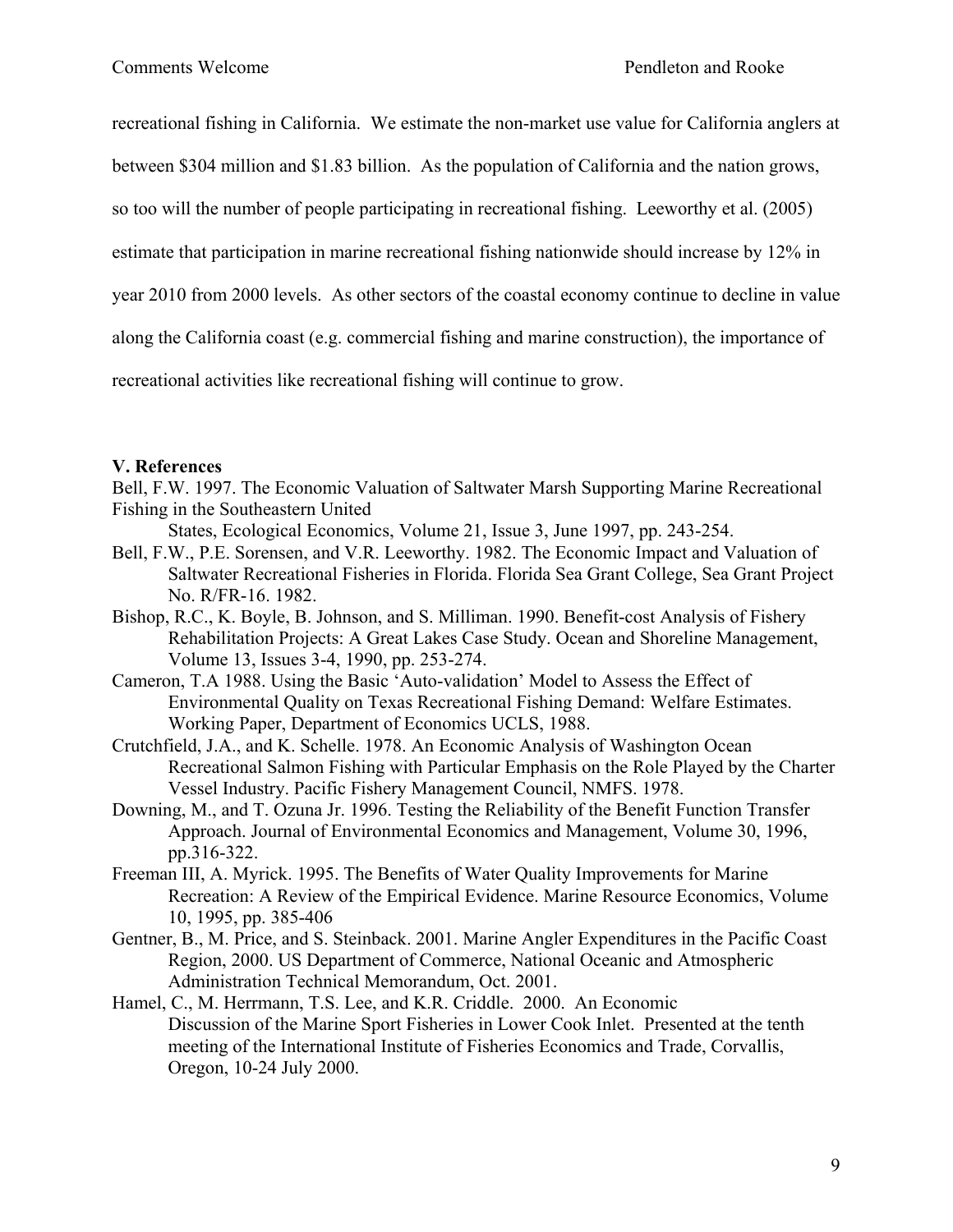- Hausman, J.A., G.K. Leonard, and D. McFadden. 1995. A Utility-Consistent, Combined Discrete Choice and Count Data Model, Assessing Recreational Use Losses Due to Natural Resource Damage. Journal of Public Economics, Volume 56 (1995) pp. 1-30.
- Huppert, D.D., and C.J. Thomson,. 1984. Demand Analysis of Party Boat Angling in California Using the Travel Cost Method. La Jolla, California, National Marine Fisheries Service, Southwest Fisheries Center, Administrative Report: 40, 1984.
- Huppert, D.D. 1989. Measuring the Value of Fish to Anglers: Application to Central California Anadromous Species. Marine Resource Economics, Volume 6 (1989) pp. 89-107.
- Jones and Stokes Associates, Inc. 1987. Juneau Area Sport Fishing Economic Study. Alaska Department of Fish and Game. 1987.
- Kling, C.L., and J.A. Herriges. 1995. An Empirical Investigation of the Consistency of Nested Logit Models with Utility Maximization. American Journal of Agricultural Economics, Volume 77, Number 4, (Nov 1995) pp. 875-884.
- Leeworthy, V.R. 1990. An Economic Allocation of Fisheries Stocks Between Recreational and Commercial Fishermen: The Case of King Mackerel, a PhD thesis, Florida State University.
- Leeworthy, V.R. 2001. Preliminary Estimates from Versions 1-6: Coastal Recreation Participation. NOAA, SEA Division, National Ocean Service.
- Leeworthy, V.R. and P.C Wiley. 2001. "Current Participation Patterns in Marine Recreation" National Survey On Recreation And The Environment 2000. US Department of Commerce. National Oceanic and Atmospheric Administration. National Ocean Service. Special Projects. Silver Spring, Maryland .
- McConnell, K., Q. Weninger, and I. Strand. 1993. Testing the Validity of Contingent Valuation by Combining Referendum Responses with Observed Behavior. University of MD, Dept. of Agriculture and Resource Economics. 1993
- McConnell, K., and I.E. Strand. 1994. The Economic Value of Mid and South Atlantic Sportfishing. Department of Agriculture and Resource Economics.
- Norton, V., T. Smith, and I. Strand. 1983. Stripers, the Economic Value of the Atlantic Coast Commercial and Recreational Striped Bass Fisheries. Maryland Sea Grant Publication. 1983.
- Rowe, Robert W. 1985. Valuing Marine Recreational Fishing on the Pacific Coast. National Marine Fisheries Service, Southwest Fisheries Center. 1985.
- Rowe, R.D., E.R. Morey, A.D. Ross, and W.D. Shaw. 1985. Valuing Marine Recreation Fishing on the Pacific Coast, Energy and Resource Consultants, Boulder CO.
- Steinback, S.R. 1999. Regional Economic Impact Assessment of Recreational Fisheries: An Application of the IMPLAN Modeling System to Marine Party and Charter Boat Fishing in Maine. North American Journal of Fisheries Management, Volume 19 (1999), pp. 724- 736.
- Wegge, T.C., R.T. Carson, and W.M. Hanemann. 1988. Site Quality and the Demand for Sportfishing for Different Species in Alaska, in Proceedings of the Symposium Demand and Supply of Sportfishing, David S. Liao, ed., South Carolina Wildlife and Marine Resources Department.
- Wegge, T.C., W.M. Hanemann, and I.E. Strand Jr. 1986. An Economic Assessment of Marine Recreational Fishing in Southern California. NOAA Technical Memorandum Series-NMFS, 1986.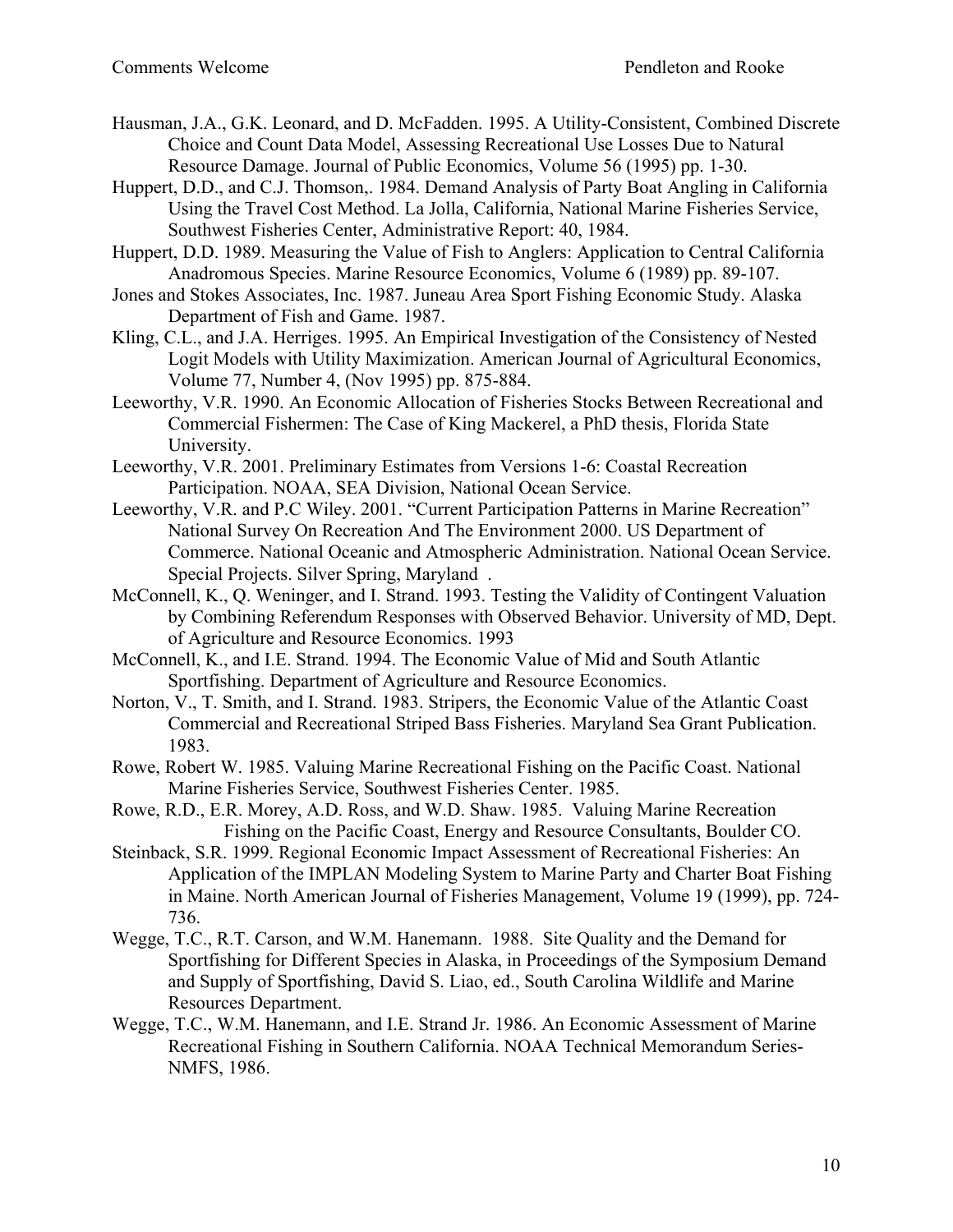|                         | 2000             | 2005             |                    | 2010           |                    |
|-------------------------|------------------|------------------|--------------------|----------------|--------------------|
|                         | <b>Number of</b> | <b>Number of</b> | <b>Growth Rate</b> | Number of      | <b>Growth Rate</b> |
| <b>Activity/Setting</b> | Participants     | Participants     | (compared to       | Participants   | (compared to       |
| (by Rank)               | (millions)       | (millions)       | 2000)              | (millions)     | 2000)              |
| <b>Visiting Beaches</b> | 63.67            | 67.59            | 6%                 | 70.94          | 11%                |
| Swimming                | 54.13            | 57.21            | $6\%$              | 59.64          | 10%                |
| <b>Fishing</b>          | 21.88            | 23.31            | 7%                 | 24.54          | 12%                |
| Viewing or              |                  |                  |                    |                |                    |
| Photographing           |                  |                  |                    |                |                    |
| Scenery                 | 19.49            | 20.62            | 6%                 | 21.62          | 11%                |
| <b>Bird-Watching</b>    | 15.2             | 16.1             | 6%                 | 16.86          | 11%                |
| Motorboating            | 15.08            | 15.95            | 6%                 | 16.7           | 11%                |
| Viewing other           |                  |                  |                    |                |                    |
| Wildlife                | 13.68            | 14.41            | 5%                 | 15.01          | 10%                |
| Snorkeling              | 10.75            | 11.38            | 6%                 | 11.88          | 11%                |
| Visiting                |                  |                  |                    |                |                    |
| Watersides              |                  |                  |                    |                |                    |
| <b>Besides Beaches</b>  | 9.54             | 10.22            | 7%                 | 10.84          | 14%                |
| <b>Sailing</b>          | 6.32             | 6.69             | 6%                 | $\overline{7}$ | 11%                |
| Personal                |                  |                  |                    |                |                    |
| Watercraft Use          | 5.45             | 5.77             | 6%                 | 5.99           | 10%                |
| Surfing                 | 3.37             | 3.63             | 8%                 | 3.81           | 13%                |
| Scuba Diving            | 2.86             | 3.12             | 9%                 | 3.34           | 17%                |
| Kayaking                | 2.82             | 3.01             | 7%                 | 3.15           | 12%                |
| Water Skiing            | 2.44             | 2.57             | $5\%$              | 2.69           | 10%                |
| Canoeing                | 2.23             | 2.35             | 5%                 | 2.45           | 10%                |
| Rowing                  | 1.12             | 1.21             | $8\%$              | 1.28           | 14%                |
| Wind Surfing            | 0.83             | 0.89             | 7%                 | 0.94           | 13%                |
| Hunting                 |                  |                  |                    |                |                    |
| Waterfowl               | 0.7              | 0.77             | 10%                | 0.83           | 19%                |

Table 1: National Projections of Marine Recreation (from Leeworthy et al 2005)

# *Participation in Fishing and Ocean Fishing (2000)*

|                                                                                                                                           | <b>Participation Rate</b><br>$\frac{1}{2}$ | <b>Number of Participants</b><br>(millions) | <b>Number of Days</b><br>(millions) |
|-------------------------------------------------------------------------------------------------------------------------------------------|--------------------------------------------|---------------------------------------------|-------------------------------------|
| <b>United States</b><br>Saltwater Fishing                                                                                                 | 10.32                                      | 21.28                                       | 258.81                              |
| California<br>Saltwater Fishing<br>$\Gamma_{\text{max}}$ $\Gamma_{\text{max}}$ $\text{min}_{\text{max}}$ $\text{min}_{\text{max}}$ (2001) | 1.32                                       | 2.73                                        | 20.32                               |

From Leeworthy and Wiley (2001)

\*Participation rate is the percent of all non-institutionalized Americans age 16 or over that did the activity in each state. Note figures differ from Leeworthy et al. (2005 due to the use of different base population levels..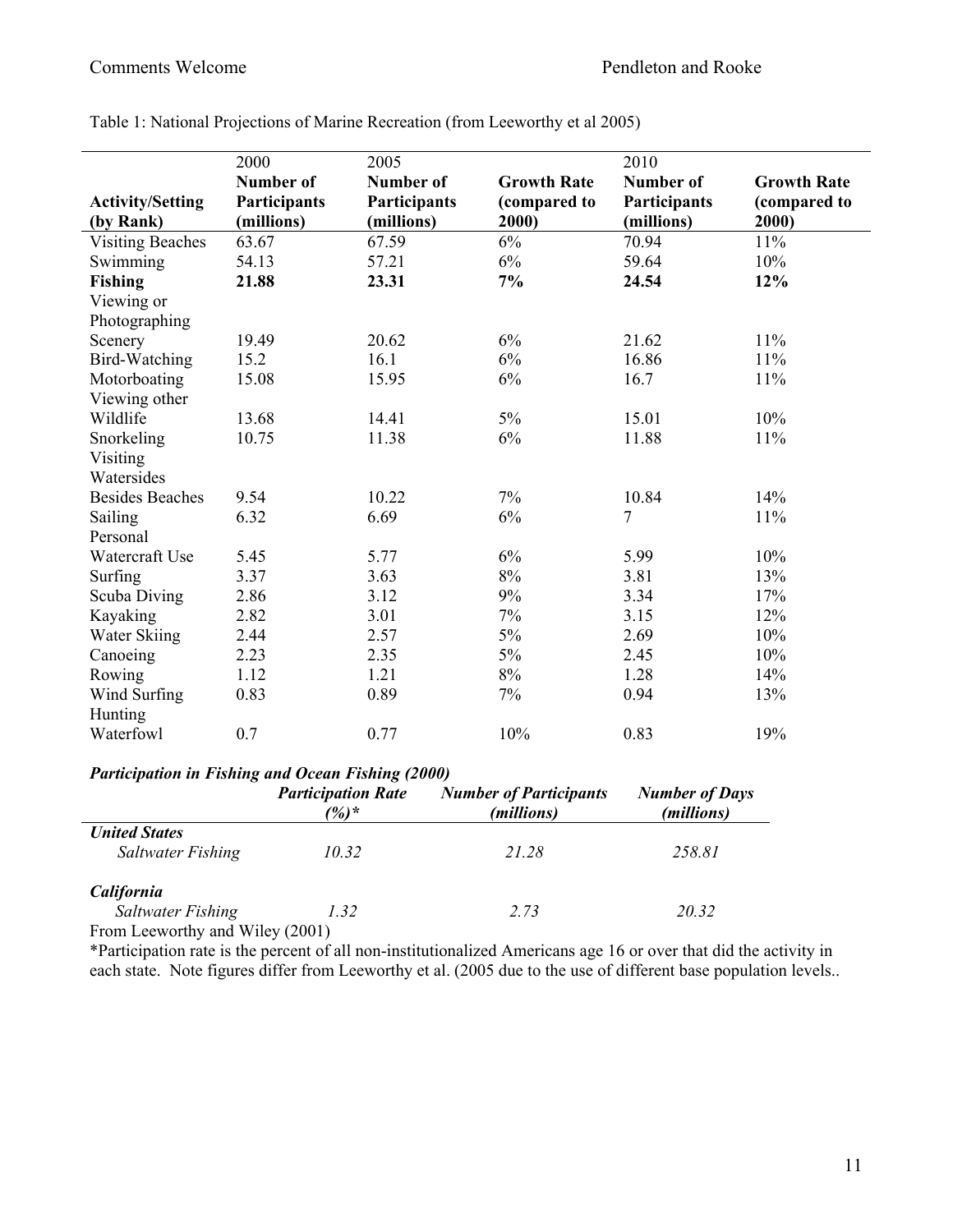|  | Table 2: Expenditures for California Recreational Fishing |  |  |  |  |
|--|-----------------------------------------------------------|--|--|--|--|
|--|-----------------------------------------------------------|--|--|--|--|

# **Party/Charter Boat**

|  | <b>Residents</b> |
|--|------------------|
|  |                  |

| <b>Species and Author</b> | <b>Region</b>       | Mode <sup>3</sup> | \$/Day |
|---------------------------|---------------------|-------------------|--------|
| Gentner et al. (2001)     |                     |                   |        |
| Species Not Specified     | Southern California | N/A               | 94.12  |
|                           | Northern California | N/A               | 127.71 |
| <b>Non-Residents</b>      |                     |                   |        |
| <b>Species and Author</b> | <b>Region</b>       | <b>Mode</b>       | S/Day  |
| Gentner et al. (2001)     |                     |                   |        |
| Species Not Specified     | Southern California | N/A               | 563.97 |
|                           | Northern California | N/A               | 373.61 |
| <b>Private Boat</b>       |                     |                   |        |
| <b>Residents</b>          |                     |                   |        |
| <b>Author and Species</b> | <b>Region</b>       | <b>Mode</b>       | \$/Day |
| Gentner et al. (2001)     |                     |                   |        |
| Species Not Specified     | Southern California | $\mathbf R$       | 42.36  |
|                           | Southern California | S                 | 21.32  |
|                           | Northern California | $\mathbb{R}$      | 50.05  |
|                           | Northern California | S                 | 55.27  |
| <b>Non-Residents</b>      |                     |                   |        |
| <b>Species and Author</b> | <b>Region</b>       | <b>Mode</b>       | \$/Day |
| Gentner et al. (2001)     |                     |                   |        |
| Species Not Specified     | Southern California | $\mathbf R$       | 251.05 |
|                           | Southern California | S                 | 188.96 |
|                           | Northern California | $\mathbf R$       | 143.04 |
|                           | Northern California | S                 | 198.13 |

 $\overline{3}$  R = Rental boat; S = Shore; OS = Offshore; MM = Man Made Structures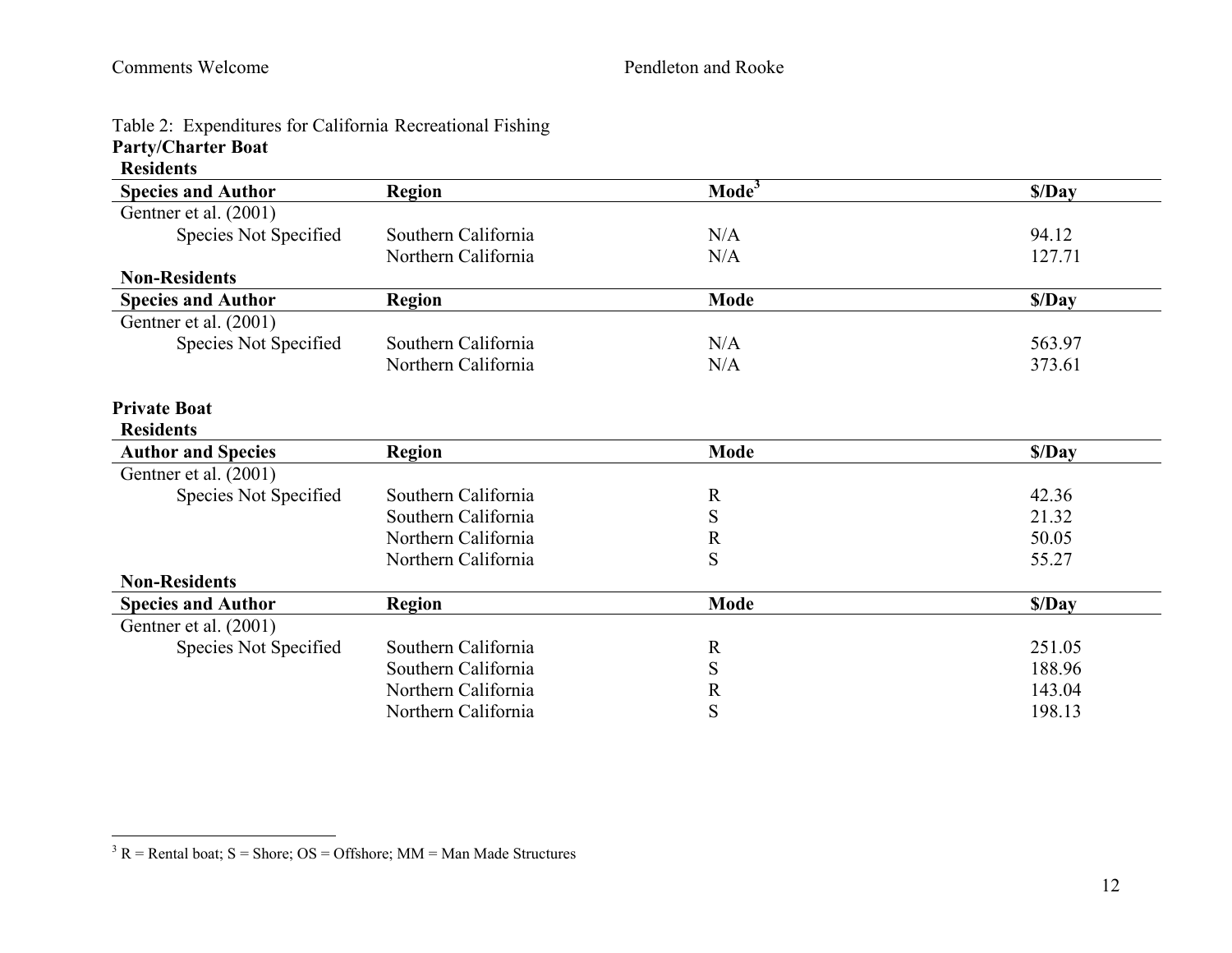Table 3: Non-Market Values for California Recreational Fishing **Party/Charter Boat** 

### **Residents**

| <b>Author and Species</b>                    | <b>Region</b>             | $\mathbf{Mode}^{\mathbf{4}}$ | <b>Measurement</b><br>Method <sup>5</sup> | \$/Trip     | \$/Day                            |
|----------------------------------------------|---------------------------|------------------------------|-------------------------------------------|-------------|-----------------------------------|
| <b>Huppert</b> (1989)                        |                           |                              |                                           |             |                                   |
| Salmon/Halibut                               | San Francisco<br>Bay Area | PC; P; S                     | $\mathcal{TC}$                            | 535.76      |                                   |
|                                              | San Francisco<br>Bay Area | PC; P; S                     | TC                                        | 242.54      |                                   |
|                                              | San Francisco<br>Bay Area | PC; P; S                     | TC                                        | 110.41      |                                   |
| <b>Both Residents and Non-Residents</b>      |                           |                              |                                           |             |                                   |
| Wegge et al. (1986)                          |                           |                              |                                           |             |                                   |
| Other                                        | Southern<br>California    | $\Omega$                     | TC                                        |             | 43.34<br>(for trips $\leq 1$ day) |
|                                              | Southern<br>California    | NO                           | TC                                        |             | 96.53<br>(for trips $\leq 1$ day) |
|                                              | Southern<br>California    | $\overline{O}$               | TC                                        |             | 24.33<br>(for trips $> 1$ day)    |
|                                              | Southern<br>California    | NO                           | <b>TC</b>                                 |             | 30.04<br>(for trips $> 1$ day)    |
| Huppert, Thomson<br>(1984)                   |                           |                              |                                           |             |                                   |
| Species Not Specified<br>Wegge et al. (1986) | California                |                              | TC                                        | $33.54^{6}$ |                                   |
| Pacific Mackerel,<br>Kelp Bass,<br>Rockfish  | Southern<br>California    |                              | <b>CVM</b>                                | 44.33       |                                   |

<sup>&</sup>lt;sup>4</sup> PC = Party/Charter boat; P = Private boat; R = Rental boat; O = Boat Owner; NO = Non-Boat Owner; S = Shore; OS = Offshore; MM = Man Made Structure

 ${}^5$ CVM = Contingent Valuation Method; TC = Travel Cost Method

 $6$  This value is based on a travel cost method in which the time travel is valued at  $1/3$  the wage rate.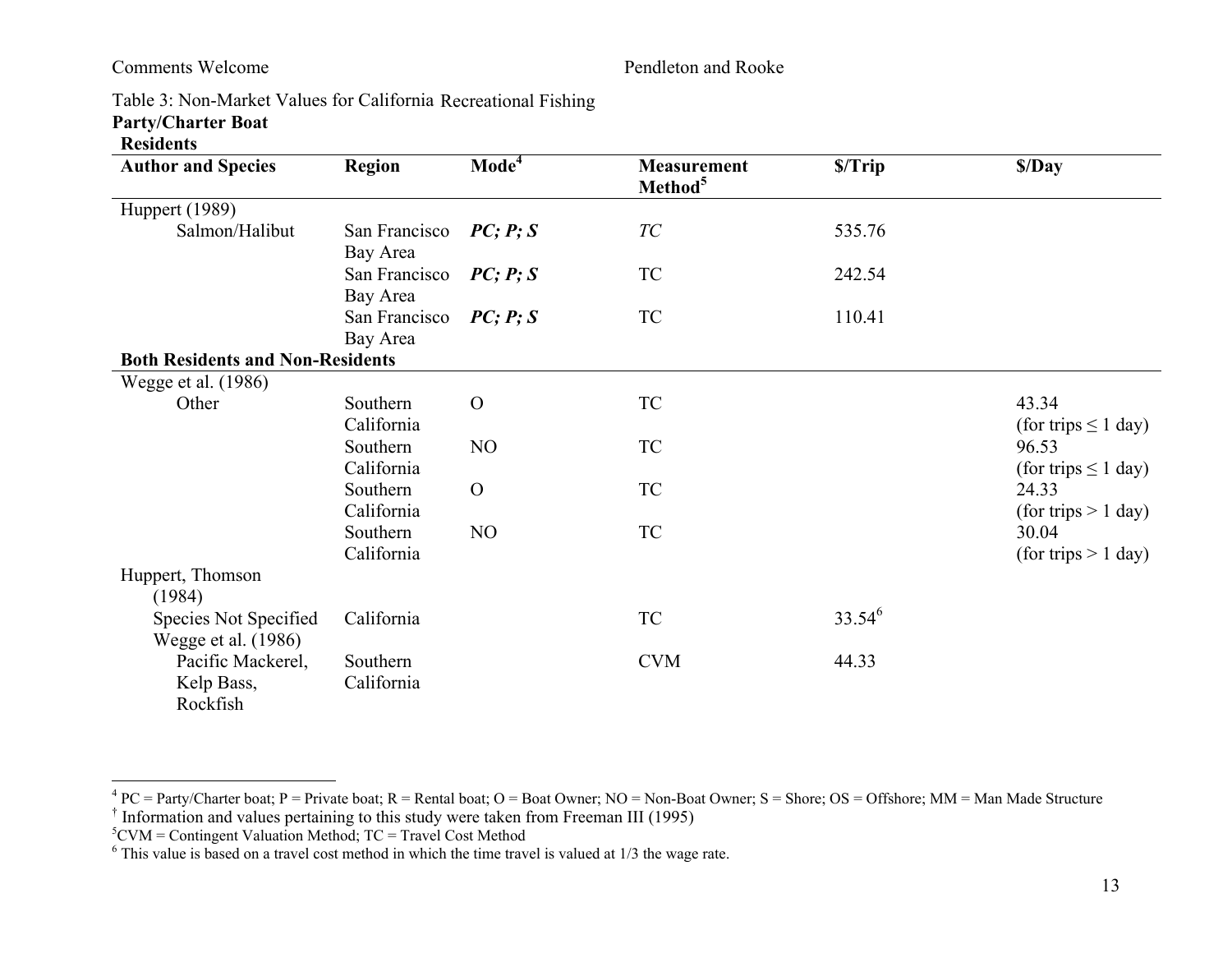Table 3: California Non-Market Values for Recreational Fishing (continued)

### **Private Boat**

| <b>Author and Species</b>               | Region     | $\mathbf{Mode}^7$ | <b>Measurement Method</b> | S/Trip                       | \$/Day |
|-----------------------------------------|------------|-------------------|---------------------------|------------------------------|--------|
|                                         |            |                   |                           |                              |        |
| Kling and Herriges                      | Southern   | <b>OS</b>         | N/A                       | $27.46 - 44.45$ <sup>8</sup> |        |
| $(1995)$ , Other                        | California |                   |                           |                              |        |
|                                         | Southern   | S                 | N/A                       | $10.84 - 21.35^7$            |        |
|                                         | California |                   |                           |                              |        |
| <b>Both Residents and Non-Residents</b> |            |                   |                           |                              |        |
| Wegge et al. (1986)                     | Southern   | $\mathbf R$       | <b>CVM</b>                |                              | 29.55  |
|                                         | California |                   |                           |                              |        |
| Other                                   | Southern   | S                 | <b>CVM</b>                |                              | 14.78  |
|                                         | California |                   |                           |                              |        |
|                                         | Southern   |                   | <b>CVM</b>                |                              | 59.10  |
|                                         | California |                   |                           |                              |        |
|                                         | Southern   | $\Omega$          | <b>TC</b>                 |                              | 35.30  |
|                                         | California |                   |                           |                              |        |
|                                         | Southern   | NO                | TC                        |                              | 29.10  |
|                                         | California |                   |                           |                              |        |
|                                         | Southern   | S; O              | <b>TC</b>                 |                              | 16.21  |
|                                         | California |                   |                           |                              |        |
|                                         | Southern   | S; NO             | TC                        |                              | 29.57  |
|                                         | California |                   |                           |                              |        |

<sup>&</sup>lt;sup>7</sup> PC = Party/Charter boat; P = Private boat; R = Rental boat; O = Boat Owner; NO = Non-Boat Owner; S = Shore; OS = Offshore; MM = Man Made Structure  $\dagger$  Information and values pertaining to this study were taken from

<sup>&</sup>lt;sup>8</sup> Values given per undefined choice occasion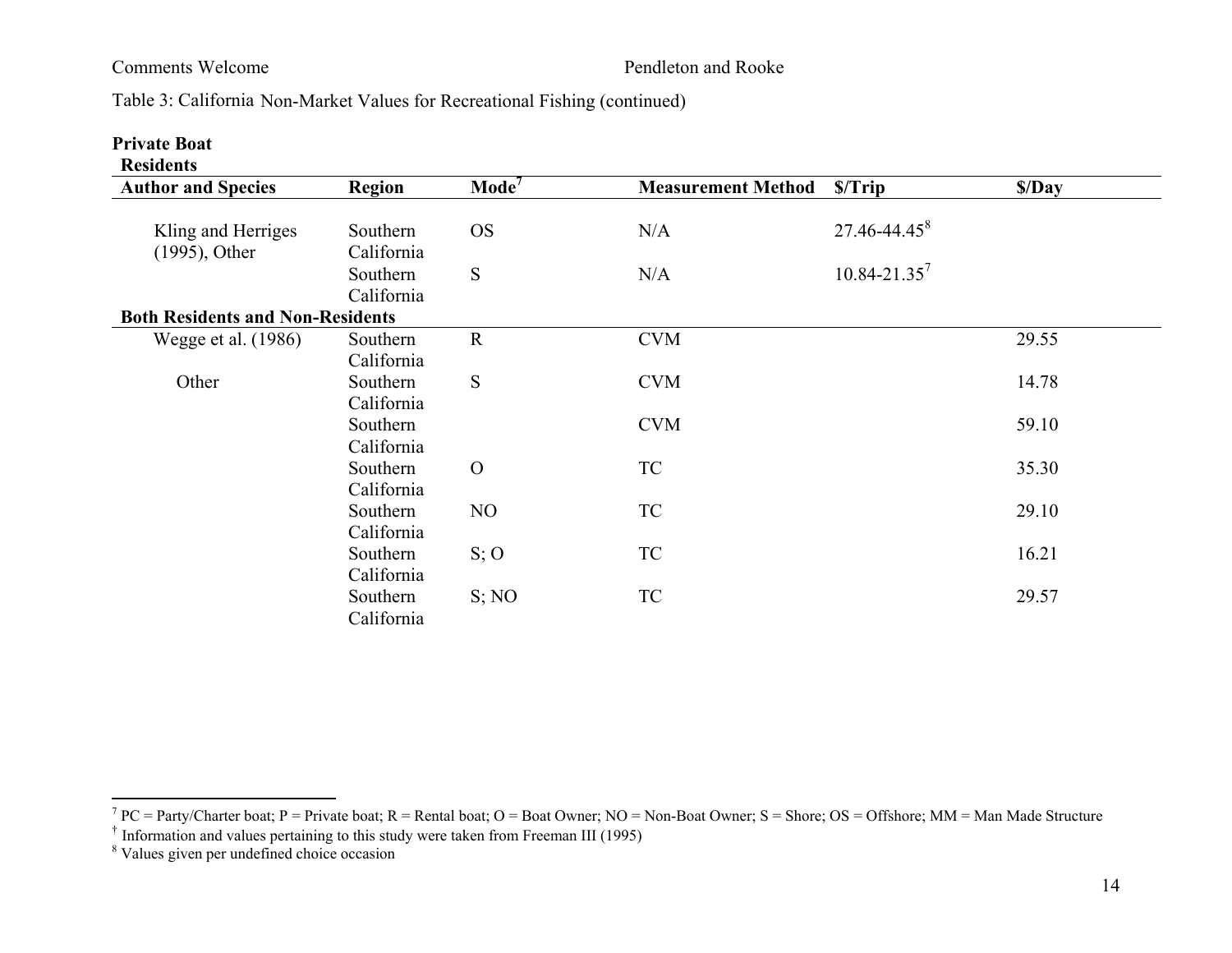| Table 4: Expenditures for Non-California Recreational Fishing |  |
|---------------------------------------------------------------|--|
| <b>Residents</b>                                              |  |

| <b>INCONDUCITIES</b><br><b>Author and Species</b> | Location            | $\textbf{Mode}^9$ | \$/Day |
|---------------------------------------------------|---------------------|-------------------|--------|
| Gentner et al. (2001)                             | Oregon              | ${\bf P}{\bf C}$  | 165.02 |
| Species Not Specified                             | Oregon              | P; R              | 50.62  |
|                                                   | Oregon              | S                 | 56.61  |
|                                                   | Washington          | PC                | 222.69 |
|                                                   | Washington          | P; R              | 42.84  |
|                                                   | Washington          | S                 | 79.12  |
| Hamel et al. (2000)                               | Alaska <sup>‡</sup> | ${\rm P}{\bf C}$  | 203.74 |
| Halibut, Salmon                                   | Alaska $\ddagger$   | ${\bf S}$         | 40.26  |
|                                                   | Alaska <sup>‡</sup> | $\overline{P}$    | 76.86  |
|                                                   | Alaska <sup>§</sup> | ${\rm P}{\bf C}$  | 250.10 |
|                                                   | Alaska <sup>§</sup> | ${\bf S}$         | 47.58  |
|                                                   | Alaska <sup>§</sup> | $\mathbf{P}$      | 109.80 |
| Bell et al. (1982), Other                         | All Florida Regions | PC; P; S          | 56.79  |
| Steinback (1999)                                  | Maine               | PC                | 54.88  |
| Species Not Specified                             |                     |                   |        |
| <b>Non-Residents</b>                              |                     |                   |        |
| Gentner et al. (2001)                             | Oregon              | $\rm{PC}$         | 250.75 |
| Species Not Specified                             | Oregon              | P; R              | 116.18 |
|                                                   | Oregon              | S                 | 127.06 |
|                                                   | Washington          | PC                | 288.33 |
|                                                   | Washington          | P; R              | 227.81 |
|                                                   | Washington          | S                 | 306.98 |
| Hamel et al. (2000)                               | Alaska              | ${\rm P}{\bf C}$  | 358.68 |
| Halibut, Salmon                                   | Alaska              | ${\bf S}$         | 157.38 |
|                                                   | Alaska              | $\overline{P}$    | 139.08 |
| Bell et al. (1982), Other                         | All Florida Regions | PC; P; S          | 100.25 |
| Steinback (1999)<br>Species Not Specified         | Maine               | <b>NS</b>         | 108.68 |

<sup>9</sup> PC = Party/Charter boat; P = Private boat; R = Rental boat; S = Shore; OS = Offshore; MM = Man Made Structures, NS=not specified.  $\frac{1}{4}$  Regional Resident

<sup>§</sup> Alaska Resident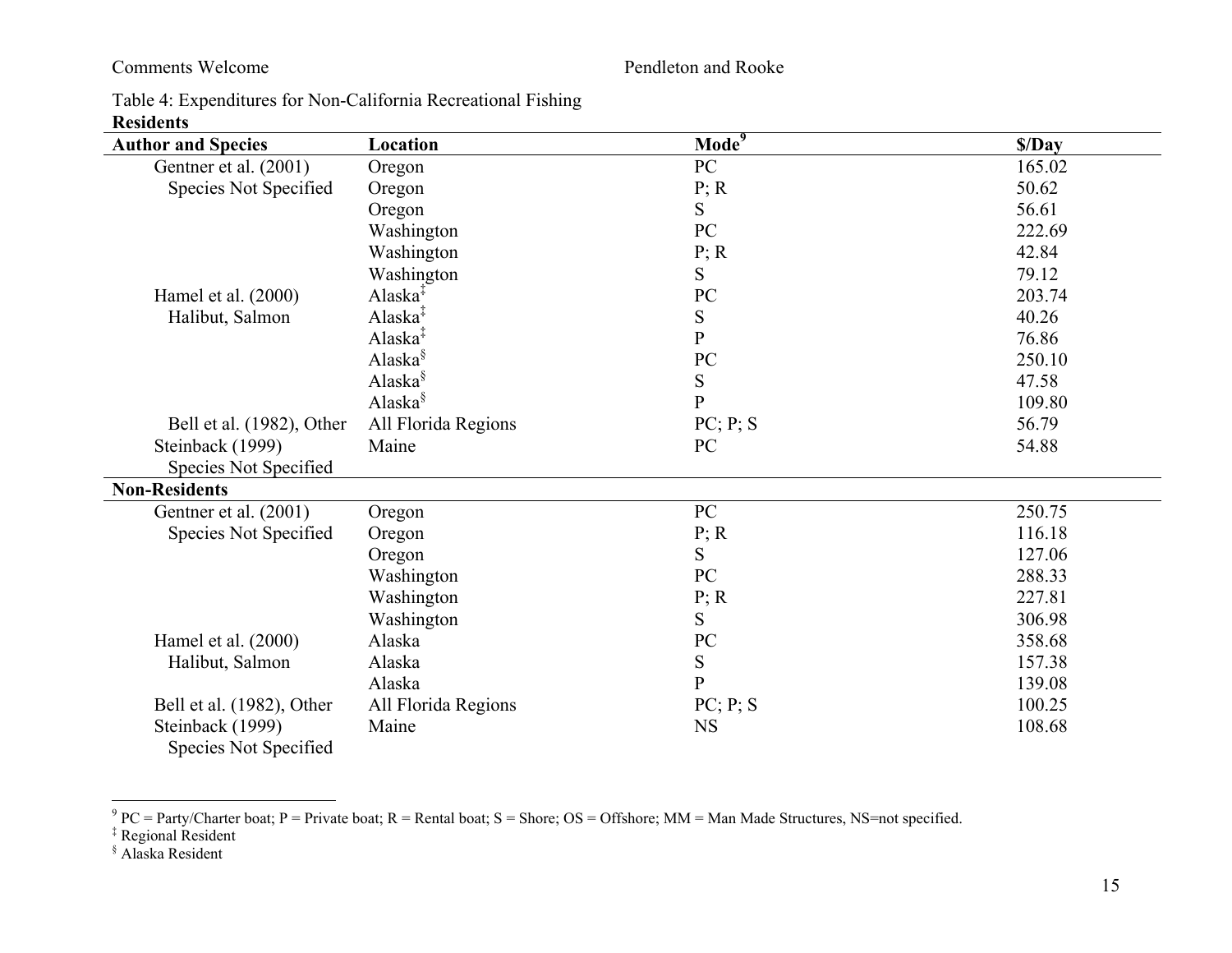|                  | Table 5a: Non-Market Values for Recreational Fishing Outside of California (primary data available) |  |  |
|------------------|-----------------------------------------------------------------------------------------------------|--|--|
| <b>Residents</b> |                                                                                                     |  |  |

| <b>Author and Species</b>                            | Location              | $\mathbf{Mode}^{\overline{10}}$ | <b>Measurement</b><br>method <sup>11</sup> | \$/Trip                                    | \$/Day |
|------------------------------------------------------|-----------------------|---------------------------------|--------------------------------------------|--------------------------------------------|--------|
| Hamel et al. (2000)<br>Halibut, Salmon               | Alaska                | PC                              | CVM and TC                                 |                                            | 99.39  |
| Hausman et al. (1995)<br>Species not Specified       | Alaska                | <b>NS</b>                       | TC                                         | 188.02                                     |        |
| Bell et <i>al.</i> (1982), Other                     | Florida <sup>12</sup> | PC; P; S                        | <b>CVM</b>                                 |                                            | 82.90  |
| Downing and Ozuna<br>(1996)<br>Species Not Specified | Texas                 | General boating                 | <b>CVM</b>                                 | 60.23-407.69 (mean)<br>of counties 171.11) |        |
| <b>Non-residents</b>                                 |                       |                                 |                                            |                                            |        |
| Hamel et al. $(2000)$<br>Halibut, Salmon             | Alaska                | PC                              | TC and CVM                                 |                                            | 146.14 |
| Bell et al. (1982), Other                            | Florida <sup>5</sup>  | PC; P; S                        | <b>CVM</b>                                 |                                            | 61.86  |
| Hamel et al. $(2000)$<br>Halibut, Salmon             | Alaska                | PC                              | TC and CVM                                 |                                            | 119.62 |
| Bell et <i>al.</i> (1982), Other                     | Florida               | PC; P; S; MM                    | <b>CVM</b>                                 |                                            | 77.00  |
| Bishop et al. (1990)                                 | Wisconsin             | <b>NS</b>                       | <b>CVM</b>                                 | 46.54                                      |        |
| <b>Residential Status Not Specified</b>              |                       |                                 |                                            |                                            |        |
| Bell, F.W. (1997), Other                             | East Florida<br>Coast | <b>NS</b>                       | <b>TC</b>                                  |                                            | 100.64 |
|                                                      | West Florida<br>Coast | <b>NS</b>                       | <b>TC</b>                                  |                                            | 66.70  |

<sup>&</sup>lt;sup>10</sup> PC = Party/Charter boat; P = Private boat; R = Rental boat; O = Boat Owner; NO = Non-Boat Owner; S = Shore; OS = Offshore, NS=not specified.

 $11$  CVM = Contingent Valuation Method; TC = Travel Cost Method, RUM = Random Utility Model, NRUM = Nested Random Utility Model

<sup>&</sup>lt;sup>12</sup> Includes Northwest Gulf, West Gulf, Northeast Gulf, Southwest Gulf, and Southeast Atlantic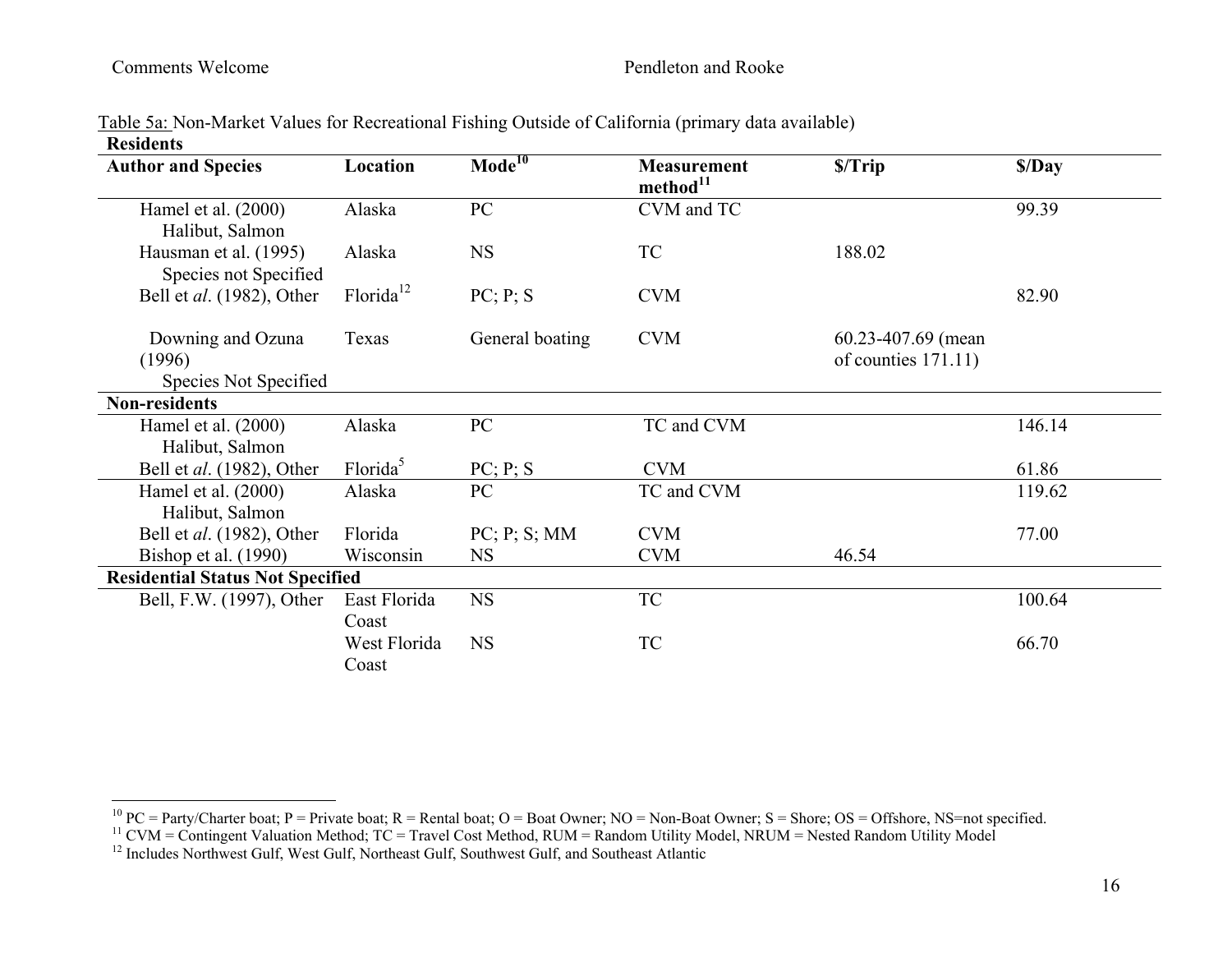| <b>Author and Species</b> | Location    | Mode             | <b>Measurement Method</b> | \$/Trip         | \$/Day |
|---------------------------|-------------|------------------|---------------------------|-----------------|--------|
| Jones and Stokes          | Alaska      | PC; P; R         | TC and RUM                | 33.90 (CO)      |        |
| Associates $(1987)^*$     |             |                  |                           |                 |        |
| Halibut                   | Alaska      | S                | TC and RUM                | 6.21 (CO)       |        |
|                           | Alaska      | <b>NS</b>        | TC and RUM                | 7.68(CO)        |        |
| Jones and Stokes          | Alaska      | PC: P; R         | TC and RUM                | $30.82 \, (CO)$ |        |
| Associates (1987)*        |             |                  |                           |                 |        |
| King Salmon               | Alaska      | <b>NS</b>        | TC and RUM                | $10.34 \,(CO)$  |        |
| Jones and Stokes          | Alaska      | PC; P; R         | TC and RUM                | 23.38 (CO)      |        |
| Associates (1987)*        |             |                  |                           |                 |        |
| Silver Salmon             | Alaska      | <b>NS</b>        | TC and RUM                | $7.19$ (CO)     |        |
|                           |             |                  | TC and RUM                |                 |        |
| Jones and Stokes          | Alaska      | PC; P; R         | TC and RUM                | 18.20(CO)       |        |
| Associates $(1987)^*$     |             |                  |                           |                 |        |
| Other species             | Alaska      | <b>NS</b>        | TC and RUM                | $4.60 \,(CO)$   |        |
| Norton et al.* $(1983)$   | CT, MA, ME, | <b>NS</b>        | TC                        | 207.26          |        |
|                           | NH, RI      |                  |                           |                 |        |
| Other species             | DE, NJ, NY  | <sub>S</sub>     | <b>TC</b>                 | 407.29          |        |
|                           | MH, VA      | $PC$ ; $P$ ; $S$ | TC                        | 93.99           |        |
|                           | NC          | <b>NS</b>        | <b>TC</b>                 | 277.15          |        |

Table 5b: Non-Market Values for Recreational Fishing Outside of California (secondary data available only): **Residents**